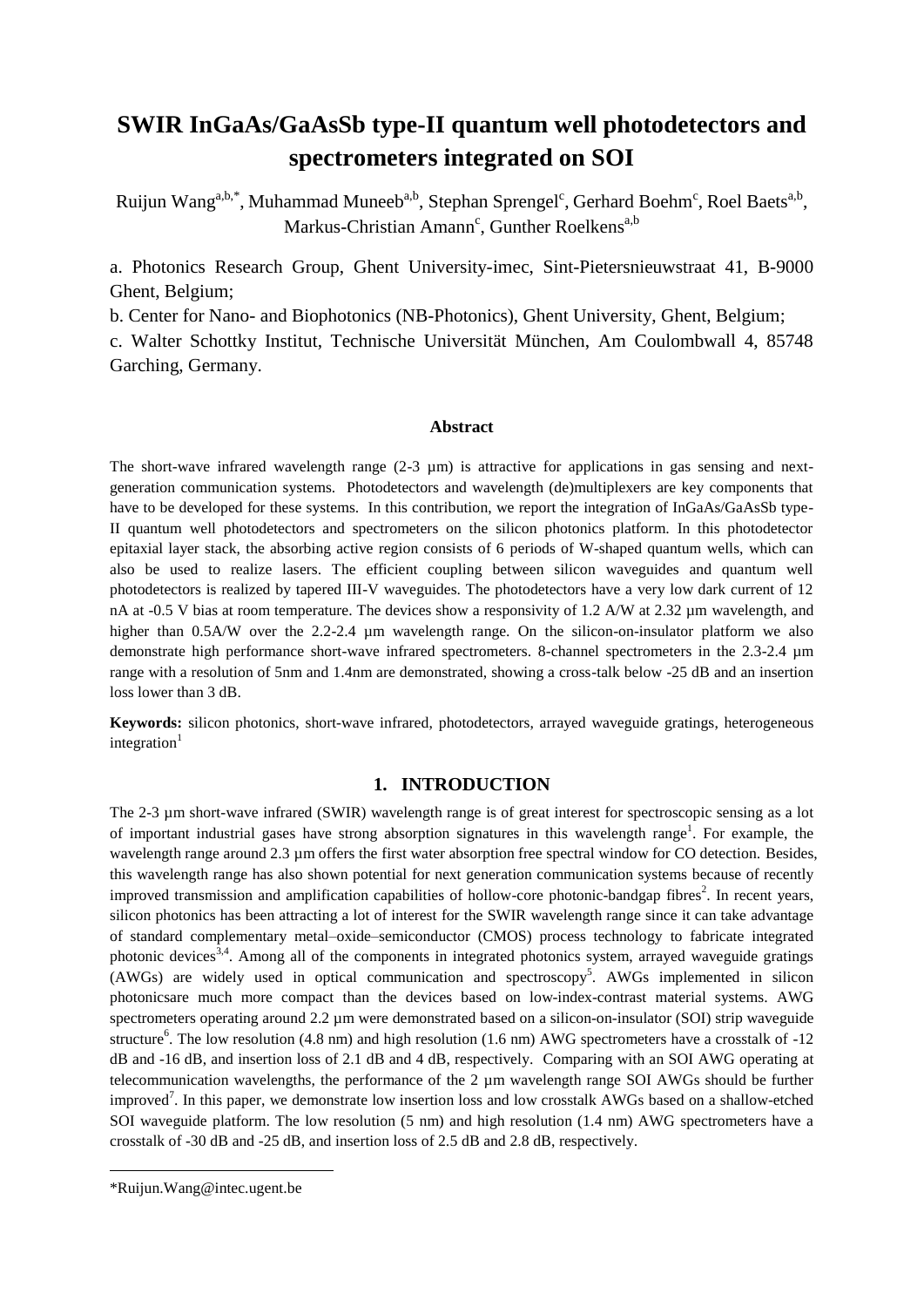Photodetectors are also one of the key components that should be developed for silicon photonics systems in the 2-3 µm SWIR wavelength range. Epitaxial growth of strain-relaxed GeSn on silicon can be used to achieve cutoff wavelengths beyond  $2 \mu m^8$ . However, this material system has not yet been demonstrated to be integrated with silicon waveguide circuits. Recently, monolithic silicon photodetectors with responsivity of 0.3 A/W in the 2  $\mu$ m wavelength range were demonstrated based on defect engineered silicon<sup>9</sup>. Integration of III-V material on silicon photonics platform by adhesive bonding or molecular bonding is an effective technology to integrate active opto-electronic devices on the silicon platform<sup>10</sup>. There are many demonstrations of heterogeneously integrated InP-based lasers and photodetectors on silicon waveguide circuits for the 1.3 µm / 1.55 µm optical communication wavelength range, however, there are very few demonstrations beyond 2  $\mu$ m wavelength. For the 2-3 µm wavelength range, GaSb-based type-I heterostructures can be used to make active devices. However, the heterogeneous integration process and device processing yield of GaSb-based devices lags behind that of InP. Alternatively, the emission and detection cut-off wavelength of InP-based type-II heterostructures can cover the 2-3  $\mu$ m wavelength range<sup>11</sup>. Heterogeneous integration of InP-based type-II devices can take advantage of the mature InP heterogeneous integration processes. In this paper, we report the integration of InP-based type-II InGaAs/GaAsSb quantum well photodetectors on SOI. At room temperature, the heterogeneously integrated photodetectors show a dark current of 12 nA at a reverse voltage of 0.5 V, and a responsivity of 1.2A/W at 2.32 µm wavelength.

# **2. SWIR AWG SPECTROMETER**

The fabrication of passive SOI waveguide circuits are carried out on 200 mm silicon wafers in imec's CMOS pilot line. The SOI wafer consists of a 400 nm thick silicon device layer on a 2 µm buried oxide layer. 850 nm wide waveguides are designed for the propagation of 2.35 µm wavelength light. The silicon waveguide pattern is defined by 193 nm deep-ultraviolet (DUV) lithography. Then inductively-coupled plasma (ICP) dry etching is used to etch 180 nm deep silicon rib waveguide with smooth sidewalls and a vertical profile. Afterwards, a layer of SiO<sup>2</sup> is deposited on the SOI wafer and planarized by a chemical mechanical polishing (CMP) process.



Figure 1. Microscope image of the low resolution AWG.

Detailed information about the principle of AWG design can be found in [5]. A low resolution AWG with channel spacing of 5 nm and a high resolution AWG with channel spacing of 1.4 nm are designed for the 2.3-2.4 µm wavelength range in this work. Both AWGs have 8 channels for using. For these AWGs, we choose the following parameters for design: the number of arrayed waveguides  $N_{wg}$  = 32, the length of the free propagation region (FPR)  $L_{FPR}$ = 108 µm, the diffraction order m = 36 for the low resolution AWG and 130 for the high resolution AWG. Figure 1 shows the microscope image of the low resolution AWG. The footprint of the low resolution and high resolution AWG is 0.45 mm<sup>2</sup> and 1.5 mm<sup>2</sup>, respectively. This small device size can enable a SWIR miniature spectroscopy system based on the silicon photonics platform.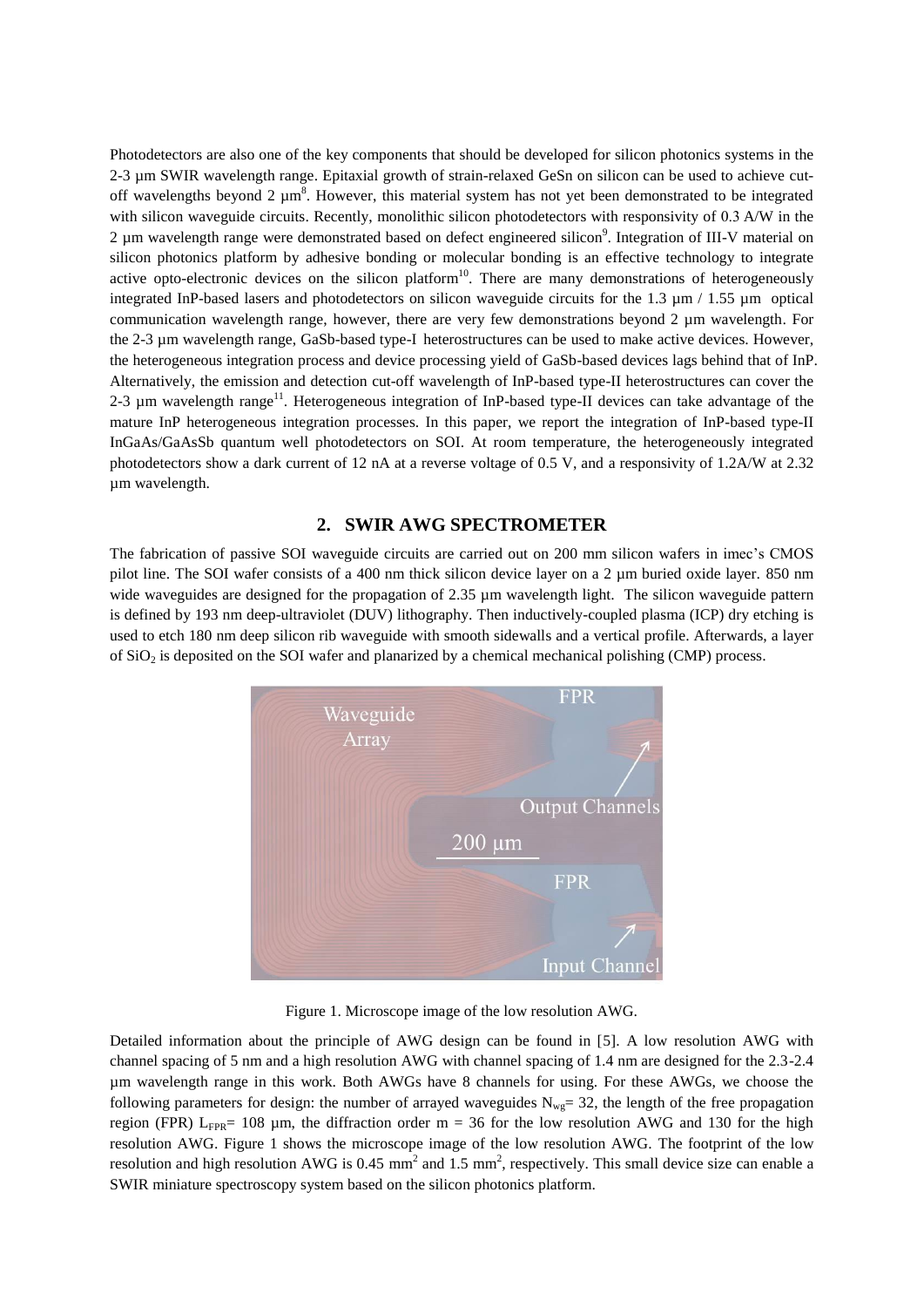

Figure 2. Transmission spectrum of the low resolution (a) and high resolution (b) AWG.

The AWG performance including insertion loss and crosstalk is characterized by measuring the transmission spectrum of every channel. TE-polarized light from a tunable SWIR laser (IPG Cr:ZnSe solid state laser) is coupled to a standard single mode fiber and then split by a 99/1% splitter. 1% of the input power is coupled to a photodetector, which can be used as a power reference. 99% of the input power is coupled to the AWG through a grating coupler and then collected by an optical spectrum analyzer (Yokogawa AQ6375). The measured transmission spectra of AWGs are normalized to a reference waveguide, and are shown in Figure 2 (a) and (b). From this figure, it is can be seen that the average insertion loss is around 2.5 dB and the crosstalk level is -30 dB for the low resolution AWG. The high resolution AWG has an average insertion loss of about 2.8 dB and crosstalk level of -25 dB. The insertion loss and crosstalk of these AWGs are much lower than previously demonstrated 2 µm wavelength AWGs based on strip waveguides. The performance is comparable with state-ofthe-art SOI AWGs operating at telecommunication wavelengths.

## **3. HETEROGENEOUS TYPE-II QUANTUM WELL PHOTODETECTORS**

The heterogeneously integrated photodetectors consist of InP-based type-II quantum wells bonded to an SOI waveguide circuit as shown in figure 3 (a). In order to efficiently couple the light from the silicon waveguide to III-V active region, both the III-V waveguide and silicon waveguide are tapered. Figure 3(b) shows the schematic of the top view of the heterogeneously integrated devices. The length of the III-V waveguide is 150 µm, tapered from 1 µm to 3.5 µm. The silicon waveguide underneath is a 400 nm thick rib waveguide etched 180 nm deep, tapered from 6 µm to 3 µm. The light is confined in the silicon waveguide in the beginning of the double taper section, and then gradually couplse up to III-V waveguide when the photodetector mesa goes wider. Detailed information about the design of the photodetector can be found in [12].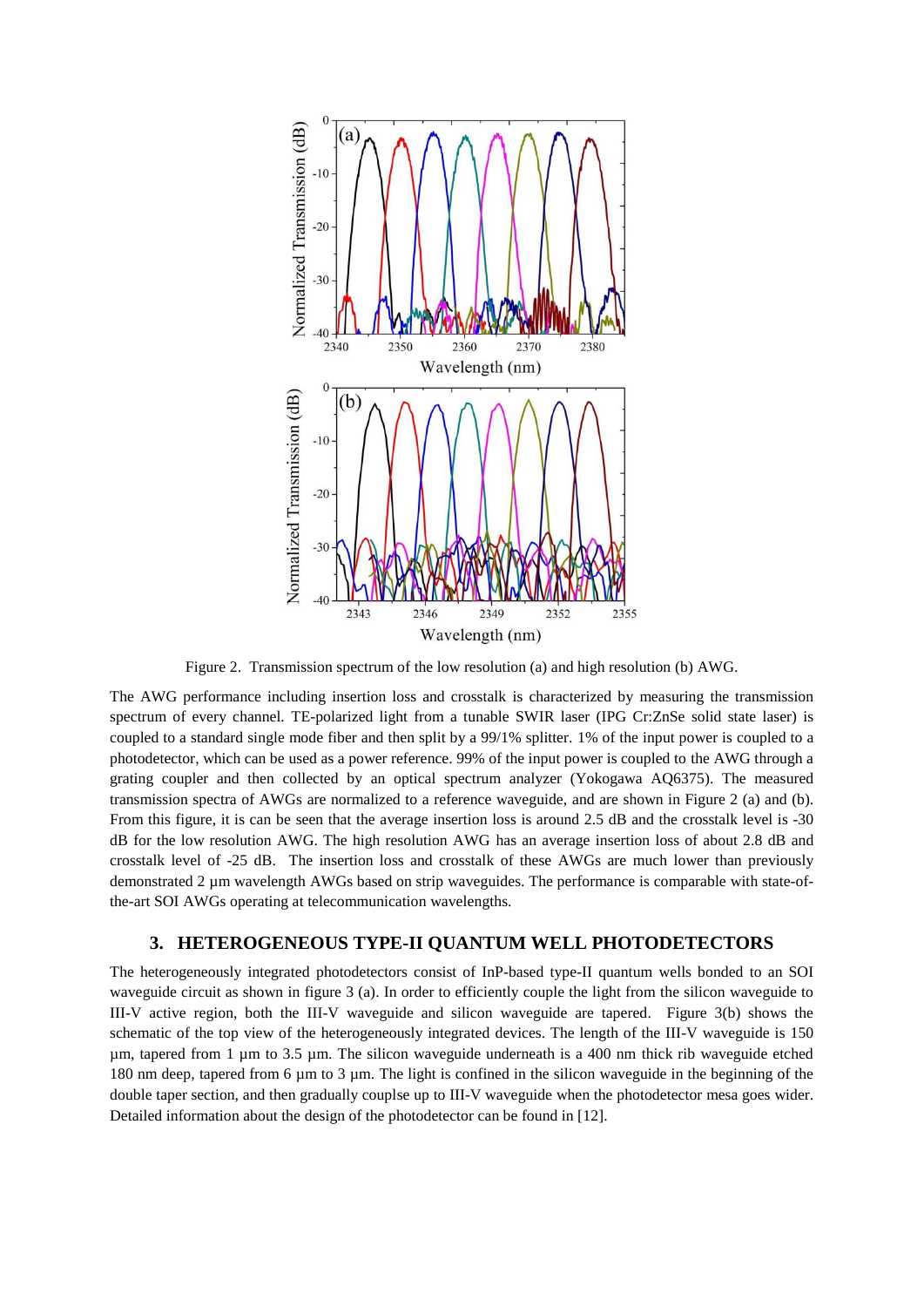

Figure 3. Schematic of the cross-section (a) and top view (b) of the InP-based type-II quantum well photodetector integrated on an SOI waveguide circuit.

The III-V epitaxial structure of the photodetector consists of a p-InGaAs contact layer, a p-InP cladding layer, an absorbing active region sandwiched between two separate confinement heterostructure (SCH) layers, and an n-InP contact layer. The active region consists of six periods of a "W"-shaped quantum well structure, each separated by 9 nm tensile strained GaAsSb. Each quantum well consists of one 2.9 nm GaAsSb layer confining the holes, surrounded by two 2.6 nm electron confining InGaAs layers. Specific information on the active region design can be found in Ref. 11, as it has been used for the realization of 2.4 µm wavelength lasers. This III-V structure is grown on an InP substrate by a molecular beam epitaxy (MBE) system and then transferred to the patterned silicon wafer by adhesive bonding with a 100 nm thick BCB layer. Afterwards the InP substrate is removed by a HCl solution using InGaAs as etch stop layer.

Figure 4(a)-(h) shows the process flow of the heterogeneously integrated photodetector. After bonding and substrate removal, wet-etching of the p-InP and active region is used to process the photodetector mesas on the III-V membrane. The first process is to define a tapered waveguide with 1  $\mu$ m taper tip in a SiN<sub>x</sub> hard mask layer. Then the InGaAs contact layer is etched by ICP and the *p*-InP cladding layer is etched using a 1:1 HCl:H<sub>2</sub>O solution. This anisotropic HCl wet etching of InP can generate undercut structures when the mesa is oriented along the [01-1] direction, which reduces the lithographic requirements of the tapered waveguides. For the lithography pattern with 1 um taper tip on the hard mask, the bottom width of the p-InP after HCl etching is around 200 nm wide. After *p*-InP etching, subsequent wet-etching of the quantum well layers to the n-InP layer is performed by a  $H_3PO_4$ :  $H_2O_2$ : Citric Acid:  $H_2O$  1:1:20:70 solution. Afterwards, Ni/Ge/Au is deposited as ncontact. Then the n-InP layer is etched by diluted HCl for device isolation. After metallization, DVS-BCB solution is spin coated on the sample to passivate the devices. After curing at  $250^{\circ}$ C for 1.5h, the BCB layer is etched by reactive ion etching (RIE) for the opening of the p-contact and n-contact. In the end, Ti/Au is deposited on the n-contact and p-contact as probe pad. Fig. 4(i) shows a scanning electron microscope (SEM) image of the device cross section.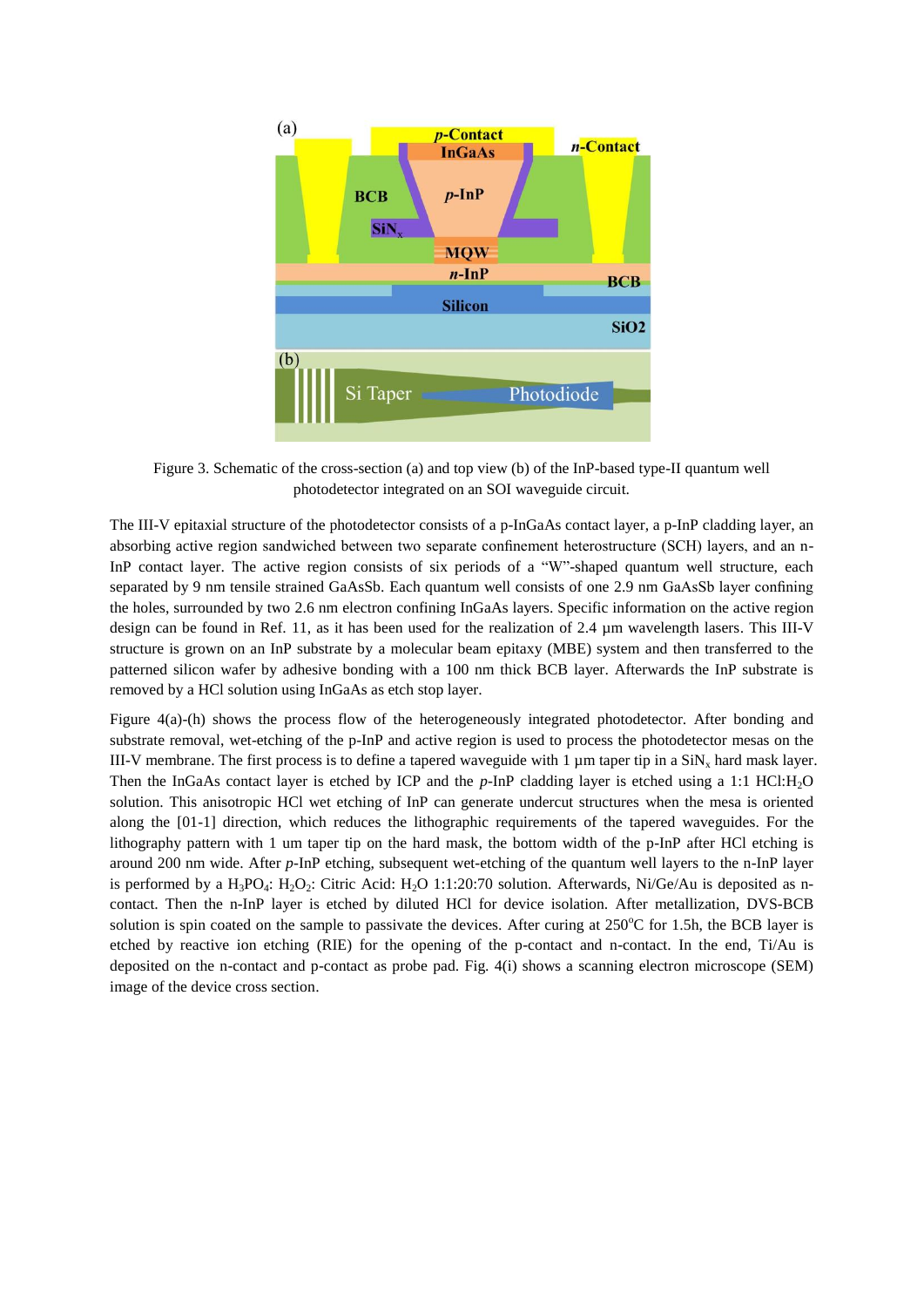

Figure 4. (a)-(h): Process flow for the hybrid InP-based type-II quantum photodetector, (i) SEM image of the cross section of the fabricated device.

The electrical characteristics of the heterogeneously integrated photodetectors were measured. Figure 5 shows the I-V curve at room temperature. The measured dark current under reverse bias of 0.5 V is 12 nA (resulting in a current density of 0.17 mA/cm<sup>2</sup>). As the reverse bias is increased, the dark current increases gradually but remains lower than 100 nA at a reverse bias of 3.5 V. This is 3 orders of magnitude lower than heterogeneously integrated GaSb-based photodetectors previously demonstrated by our group, enabling a higher sensitivity. This low dark current is attributed to the well-developed InP processes and timely BCB passivation of the photodetector mesa. Besides, passivation of the p-InP cladding layer using  $SiN_x$  also can enable low dark current.



Figure 5. I-V curve of the heterogeneously integrated photodetector without light input. The inset picture shows the dark current of the heterogeneously integrated photodetector operating from -1 V to 0V.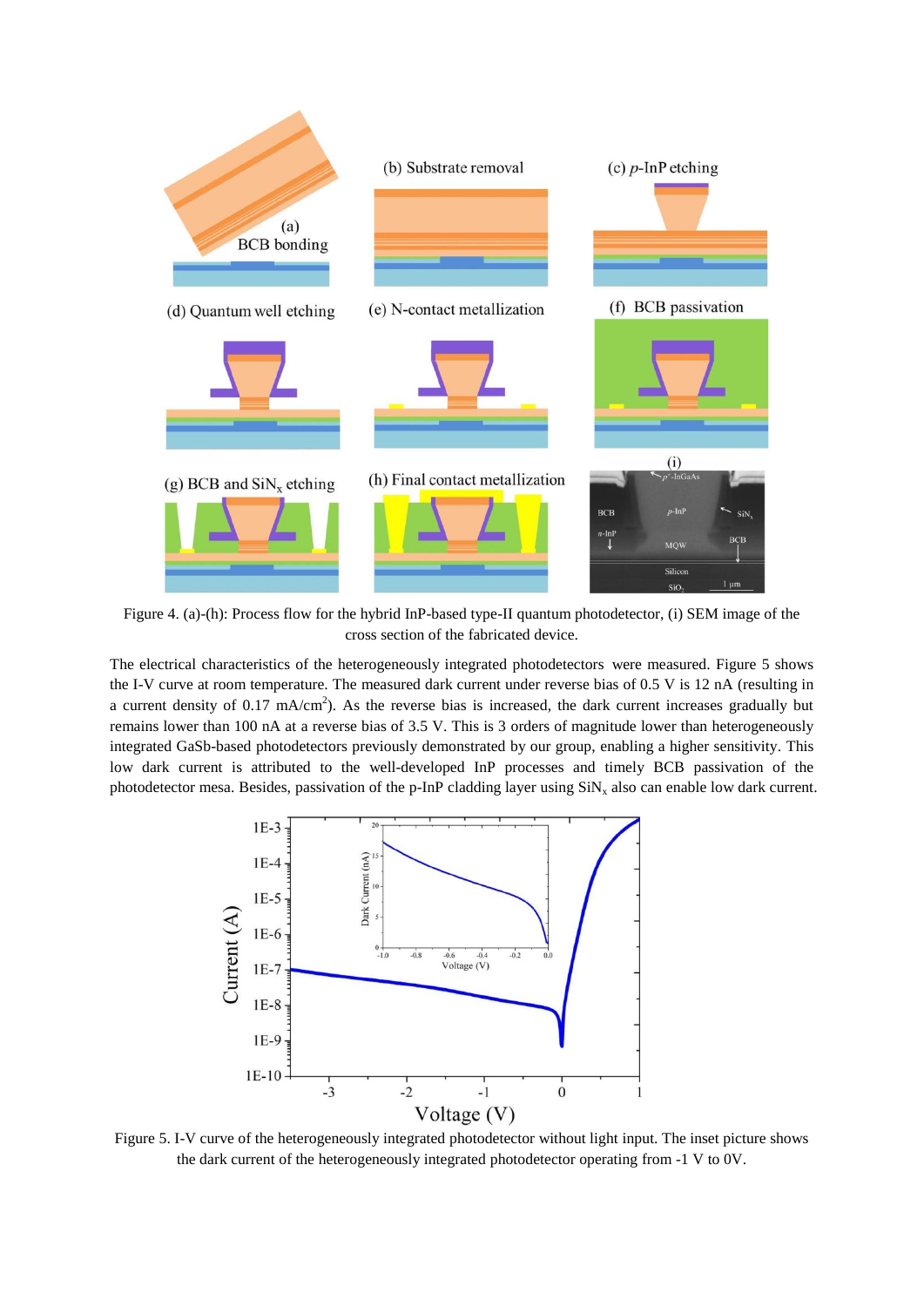In the optical measurements, TE-polarized light is coupled to the silicon waveguide circuit by a 20  $\mu$ m  $\times$ 20  $\mu$ m grating coupler with a period of 1 µm. The measured peak coupling efficiency of the grating coupler is around - 9.5dB at 2.35 µm with 150 nm 3 dB bandwidth as shown in Figure 6(a). Figure 6(b) depicts the dependence of responsivity on reverse bias for a wavelength of 2.3 µm and 2.4 µm. It can be found that the responsivity at 2.4 µm is much more strongly dependent on reverse voltage than 2.3 µm. This can be attributed to strong electroabsorption at wavelengths close to the band gap wavelength of the active region. Figure 6(c) shows the optical responsivity as function of the input laser wavelength (2.2 -2.42 µm) under reverse bias of 0 V and 0.5 V. It can found that the heterogeneously integrated photodetector has a strong optical response at 0 V bias, which is attributed to a strong built-in field. From the grating coupler efficiency and fiber-referred responsivity measurement, the photodetectors have a waveguide referred responsivity higher than 0.5 A/W over the 2.2-2.42 µm wavelength range. The measured peak internal efficiency is 1.2 A/W at 2.32 µm wavelength.



Figure 6. (a) The coupling efficiency of the grating coupler, (b) dependence of the fiber coupled responsivity on the reverse bias at wavelength of 2.3 µm and 2.4 µm, (c) responsivity as function of the input laser wavelength under reverse bias of 0 V and 0.5 V.

# **CONCLUSION**

High performance SWIR AWGs and hybrid InGaAs/GaAsSb type-II quantum well photodetectors are fabricated and characterized. The low resolution (5 nm) and high resolution (1.4 nm) SWIR AWGs have a crosstalk of -30 dB and -25 dB, and insertion loss of 2.5 dB and 2.8 dB, respectively. The photodetectors have a low dark current of 12 nA and a high internal responsivity of 1.2 A/W at a wavelength of 2.32 µm. The epitaxial stack for this photodetector integration can also be used to realize SWIR hybrid lasers, therefore enabling a fully integrated spectroscopic system.

#### **ACKNOWLEDGEMENT**

The author would like to thank S. Verstuyft for metallization processing help and L. Van Landschoot for SEM. This work was supported by the FP7-ERC project MIRACLE and the FP7-ERC-InSpectra.